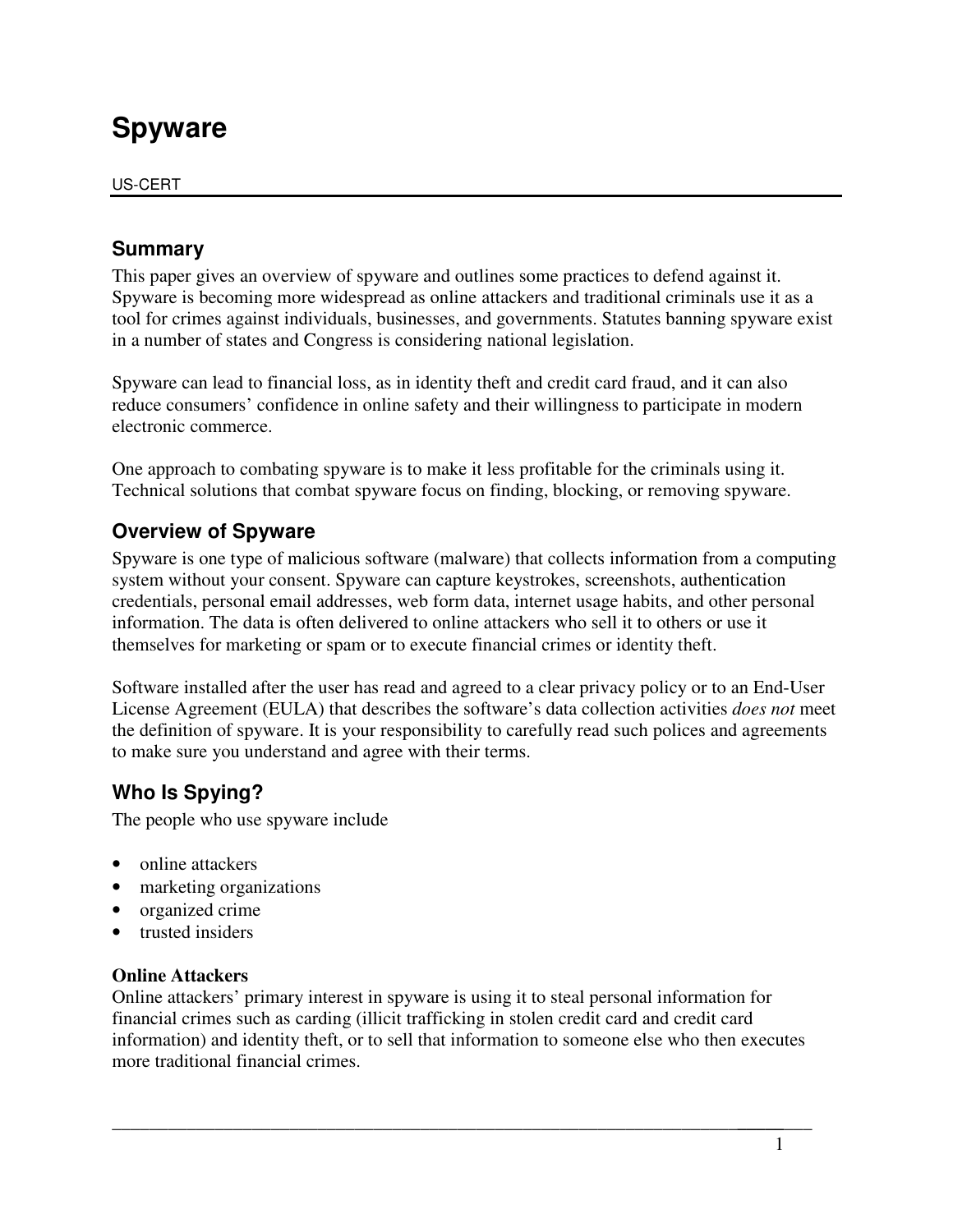#### **Marketing Organizations**

Marketing organizations are interested in personal information such as email addresses, online shopping and browsing habits, keywords in search queries, and other personal and trend-related information that can be used to execute marketing campaigns like spam, spim (unsolicited messages received via instant messaging systems), browser popups, home page hijacking (changing the default web address for a user's browser), and more.

#### **Spying by a Trusted Insider**

 purposes. Some examples are employees, contractors, temporary workers, and cleaning crews. A Trusted insiders include those who have physical access to computer systems for legitimate trusted insider might be, for example, an employee who uses spyware to collect corporate information that can be sold in the underground economy, used for blackmail, or used to gain access to more valuable information at some later time.

Another example of the trusted insider group includes family members or close relations such as spouses or significant others trying to catch inappropriate behavior or infidelity.

#### **Data Gathered by Spyware**

 Spyware can monitor nearly any activity or data related to your computing environment. This is not limited to files on your hard drives but can also include temporary data such as screen shots, keystrokes, and data packets on connected networks.

 malicious programmer. Commonly targeted data includes When spyware is running on a computer system, there is almost no data outside the reach of a

- internet activity
- email and contact information
- Windows Protected Store data (defined below)
- clipboard contents
- keystrokes
- screenshots
- network traffic

## **How Spyware Operates**

Spyware tracks online activity looking for web sites visited, financial data or identity data such as credit card numbers on screen or entered into form fields, browsing and online purchasing habits, and authentication credentials. When keywords of interest like names of banks, online payment systems, or pornographic web sites are observed, the spyware starts its data collection process.

#### **Email Addresses**

Email addresses can be harvested from an infected user's computer and marketed for use in spam mailing lists. Common techniques for harvesting email addresses and other contact information includes enumerating email applications' address books, monitoring incoming and outgoing network packets related to email, and scanning files on the system's disks for strings that match the format of an email address.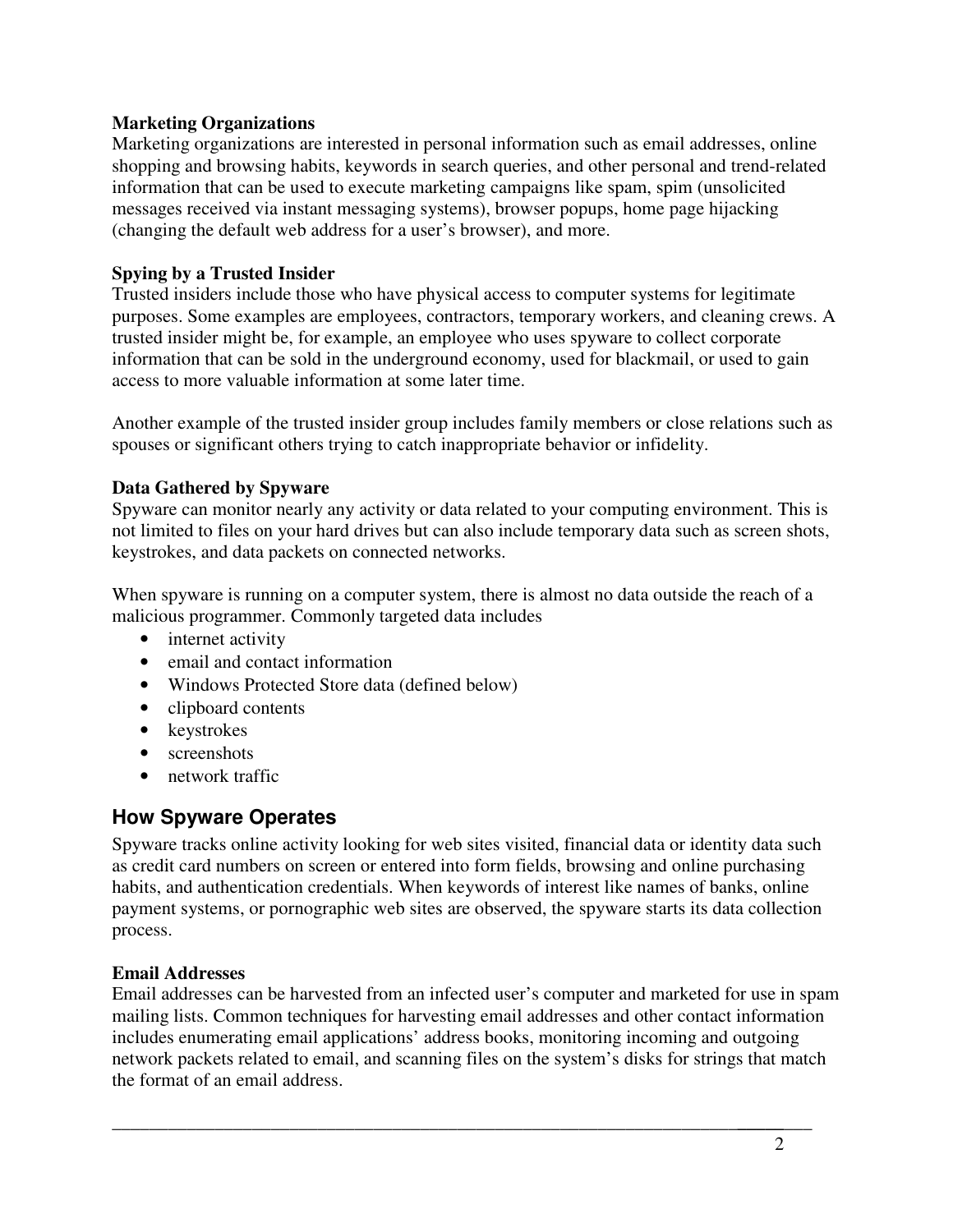#### **Windows Protected Store**

 storage for sensitive data. The following are some examples of data that might be in the PStore: Windows contains a service called the Protected Store. Its purpose is to provide encrypted

- Outlook passwords
- Outlook passwords<br>• passwords for web sites
- MSN Explorer passwords
- MSN Explorer passwords IE AutoComplete passwords IE AutoComplete fields
- 
- digital certificates

Even though the PStore is encrypted, access to it is indirectly controlled by the data owner's login credentials. Since most spyware runs under the security profile of the user who is logged on, spyware can harvest this information.

#### **Clipboard Content**

 sensitive data from recently modified documents or personal information about you or your The system clipboard often contains sensitive information. Some common examples include product registration codes and user credentials that are copied and pasted into login forms. Other information that might be found in the system clipboard buffer includes sections of potentially associates that could be used in crimes related to identity theft.

#### **The Keys You Press**

Key logging is one of the first spyware techniques used to capture sensitive data from a system. Both hardware and software key loggers exist. Hardware devices usually slip inline between the keyboard cable and computer. Modern key logging hardware is small and unobtrusive and has even been hidden inside the physical keyboard casing, making it almost impossible to detect.

One limitation of hardware-based keylogger units is the need for physical access to install and retrieve the device and its data. A more common alternative, and the type present in spyware, is the software key logger.

Software key loggers capture keyboard events and record the keystroke data before it is sent to the intended application for processing. Like most other spyware capture technologies, software based keyloggers can turn their capture on or off based on keywords or events. For example, many keyloggers target instant messaging clients, email applications, and web browsers but might ignore other applications that don't provide the kind of data the attacker is targeting for harvest.

#### **Network Traffic**

 captures includes user names, passwords, email messages, and web content. In some cases, entire Network traffic is another valuable source of data. Data commonly extracted from network files can be extracted and reconstructed from the captured streams.

\_\_\_\_\_\_\_\_\_\_\_\_\_\_\_\_\_\_\_\_\_\_\_\_\_\_\_\_\_\_\_\_\_\_\_\_\_\_\_\_\_\_\_\_\_\_\_\_\_\_\_\_\_\_\_\_\_\_\_\_\_\_\_\_\_\_\_\_\_\_\_\_\_\_\_ \_\_\_\_\_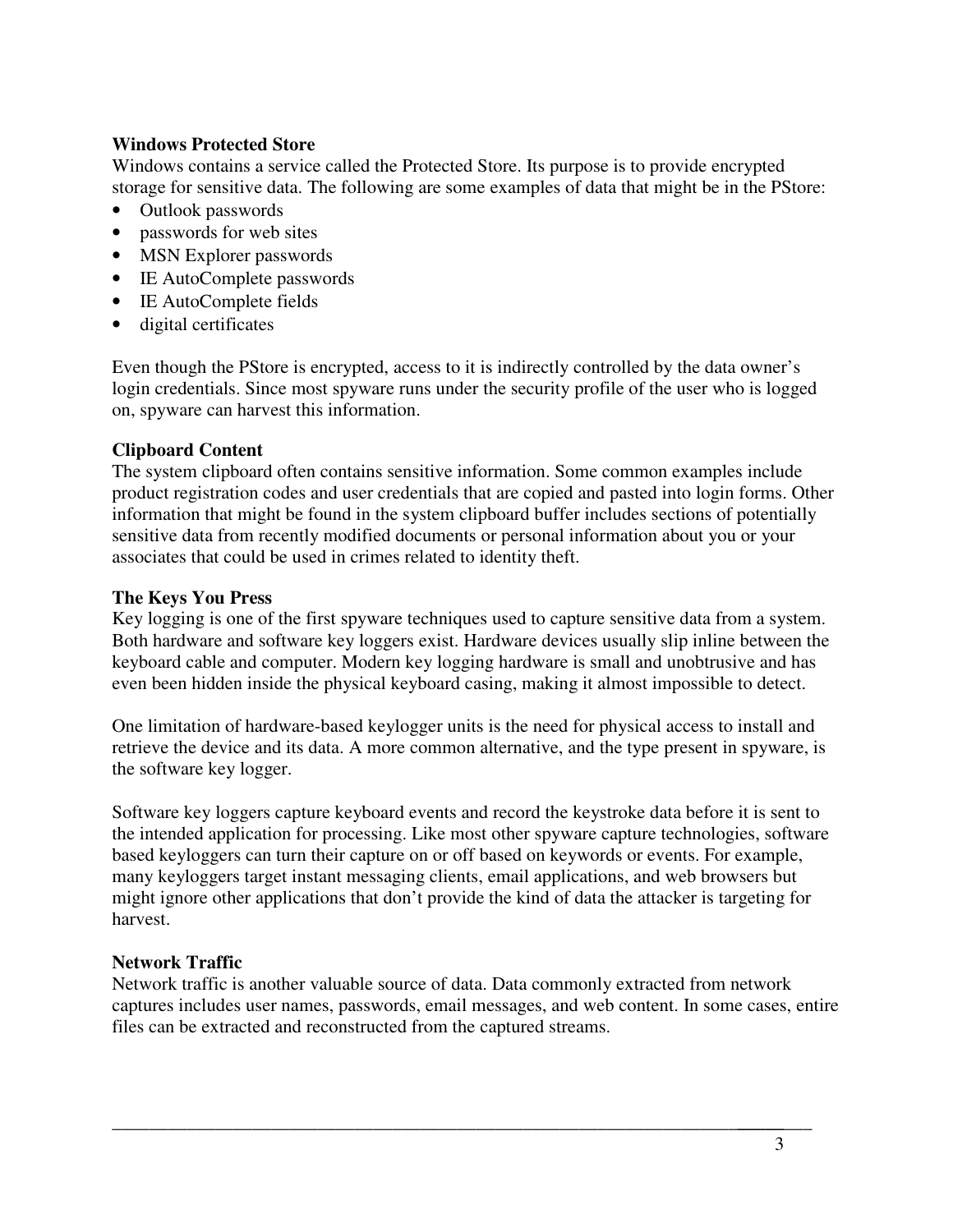# **Impact of Spyware**

 purchase is who they say they are and not actually a criminal using a stolen identity or illicit Spyware can cause people to lose trust in the reliability of online business transactions. Similar to the problem of counterfeit currency in the physical world, spyware undermines confidence in online economic activity. Consumers' willingness to participate in online monetary transactions decreases for fear of personal financial loss. Vendors lose confidence that the person making the funds. In efforts to manage the risk, vendors and financial institutions often implement additional verification and other loss prevention programs at increased operational cost.

 Even when financial organizations cover an individual's loss from online fraud, these costs plus consumers in the form of higher service fees, interest rates, or other price increases on the goods the overhead required to administer loss prevention programs are eventually passed back to and services consumed. As a result, growth rates in commerce are slowed, costs increase, and demand shrinks.

### **Impact to Computers**

 By monitoring and reporting user activity, spyware consumes system resources as well as network bandwidth. Depending on the number of spyware components loaded on a system and their functionality, users may experience significant performance degradation.

 found to have reliability problems. Affected applications may crash more frequently or the entire Because spyware is not always carefully written and tested, systems infected by it are often system may become unstable, resulting in potential productivity and data loss.

Often, spyware is difficult to remove without detailed knowledge of how it works or by taking drastic measures such as wiping the system clean and starting over.

In many cases, verifying the integrity of the system requires the operating system, patches, and applications to be reinstalled. These difficulties, combined with the efforts necessary to recover user data, can take a lot of time.

## **Risk of Future Security Incidents**

The sensitive information collected by spyware often includes authentication credentials that may be used for future access to the infected system. People often use the same username and password for many different systems, so these stolen credentials may be used to access other systems not yet infected. Once access is gained, additional information theft or malware installation can take place.

Another way spyware puts systems at future risk is by installing backdoor access mechanisms. These backdoors give the malware operator access to control the system or to command the system to download and run arbitrary applications. Attackers can build vast collections of compromised systems without originally compromising a single system.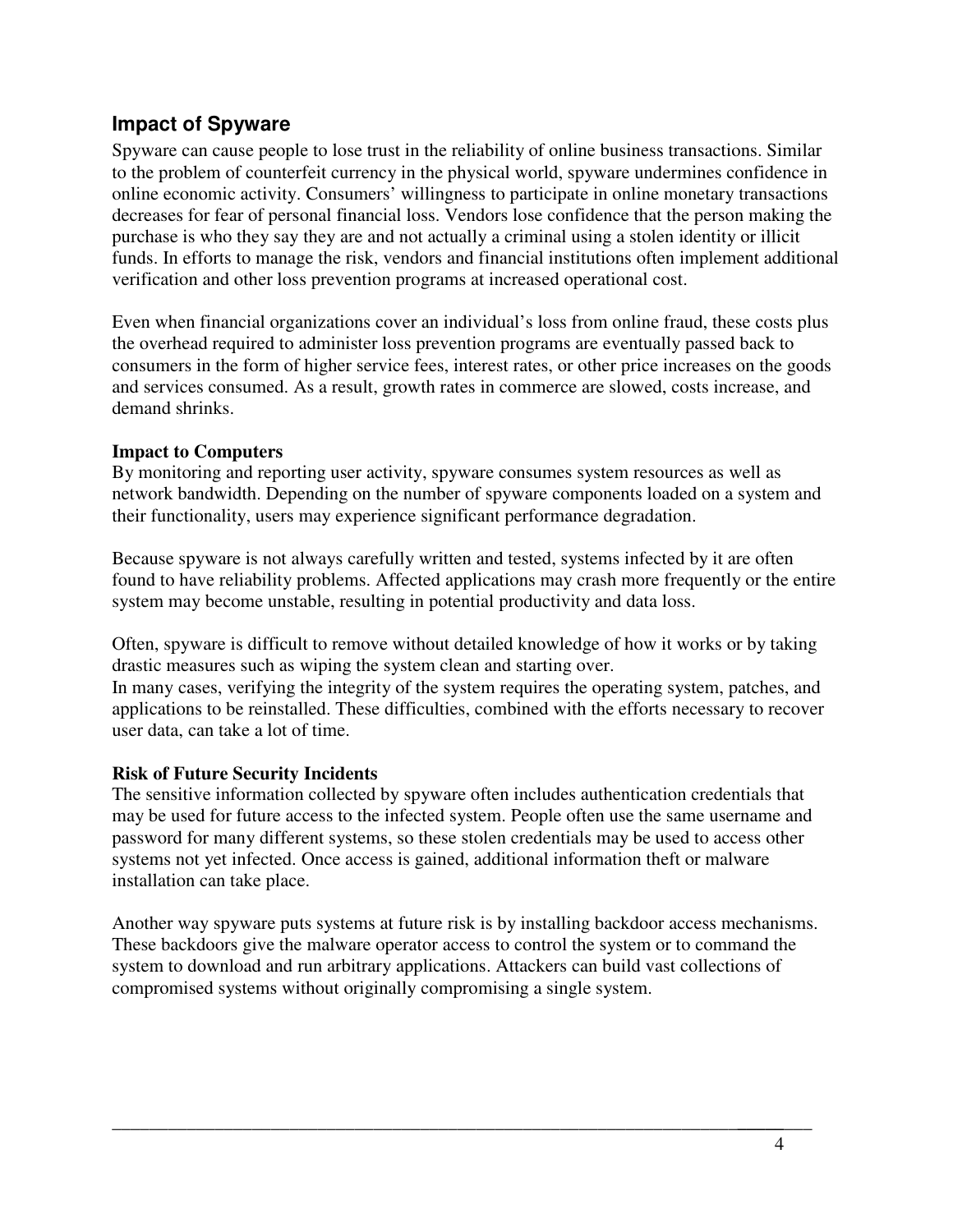# **Common Spyware Forms**

 while other malware programs contain spyware features. Below are examples of some frequently There are thousands of instances of malware. Many forms of malware act primarily as spyware, observed forms of spyware and their operating characteristics.

#### **Browser session hijacking**

 directed to sites of the malware author's choice instead of sites the user might have reached This class of spyware attempts to modify the user's browser settings. Hijacking spyware can be installed in various ways, but the intent is to modify the behavior of the browser so the user is normally. These redirects often lead users to advertisements that earn the hijackers commissions when they are visited.

#### **Browser Helper Objects**

Browser Helper Objects (BHOs) are a feature of Internet Explorer that can be exploited by spyware. They are not always easy to detect.

BHOs can access files, network resources, and anything else the user who launched Internet Explorer can access.

 simply by the action of a user visiting a malicious or compromised web site. Malicious BHOs can be installed via stand-alone dropper $1$  malware but are also often installed using the "drive-by install" technique, in which code is installed or requested to be installed

 windows or other obfuscation techniques such as naming the control "Click yes to download ringtone." One technology often used in this type of installation is the ActiveX functionality present in Internet Explorer. Depending on system and browser configuration, the installation may take place automatically and be carried out without prompting the user. In cases where there is prompting, information necessary to make an informed decision can be covered with popup

Another effective social engineering technique is inundating the user with repeated popup requests to install the software that only end when the user leaves the site or finally agrees and installs the component. Once the component is installed, it can operate independently, download and install further malware, and even modify browser settings that allow malware to be downloaded with no user notification or interaction.

#### **Cookies and Web Bugs**

Cookies are small pieces of information stored on a user's system by a web server. During subsequent visits, the web server can retrieve these cookies. Often, cookies are used for storing user authentication, preferences, and other types of user state information. They can be used to track a user across multiple web sites. Using correlation and techniques such as "web bugs," over time they can be used to build profiles of individual users.

 $\overline{a}$  $1$  Droppers are a special kind of malware that deliver other malware to the client they are trying to infect. They usually operate by placing malicious files on the system and then changing the system in some way that allows the newly written malware files to be executed.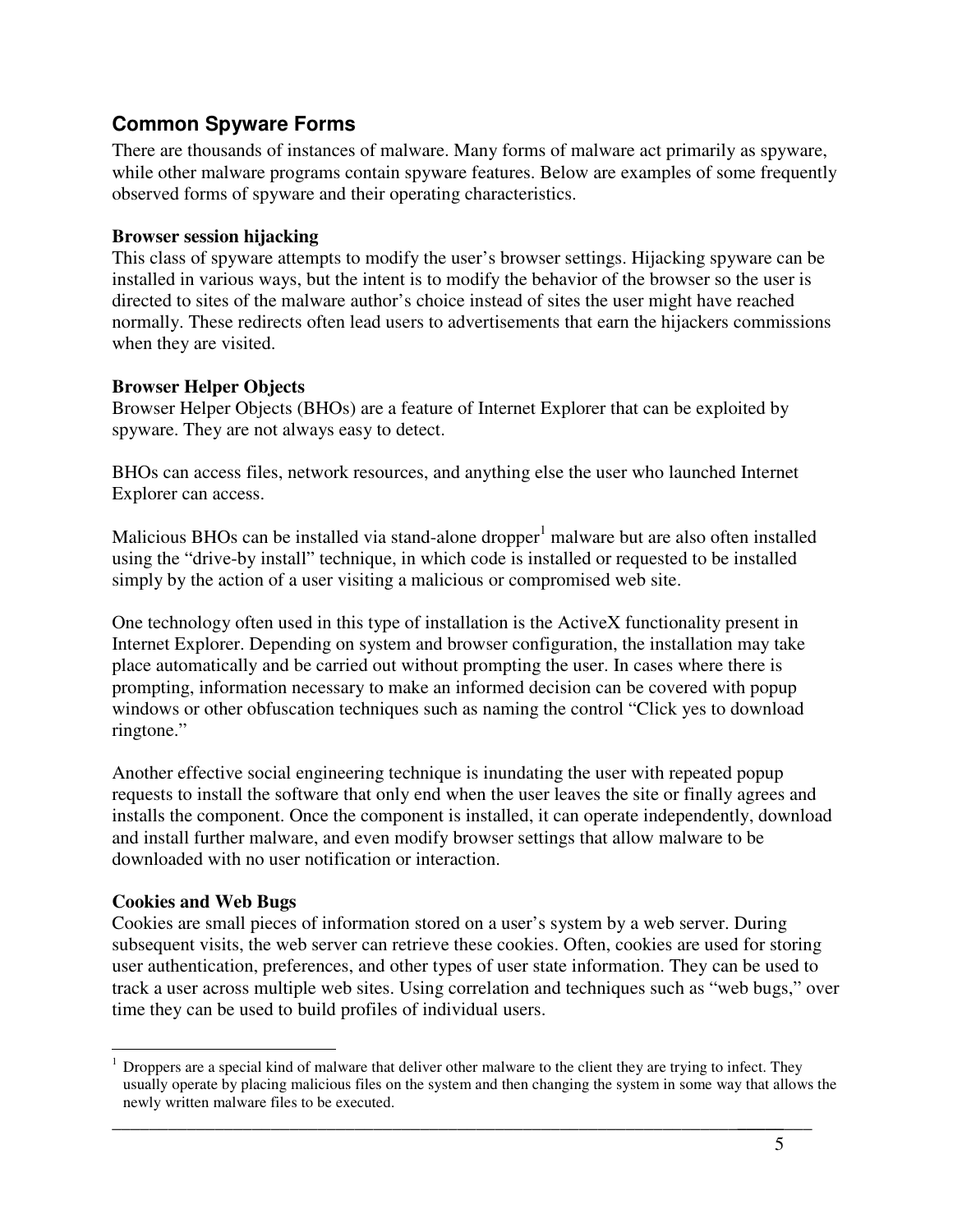Web bugs are HTML elements, often in the form of image tags, that retrieve information from a remote web site. While the image may not be visible to the user, the act of making the request can provide information about the user. Web bugs are often embedded in web pages and HTMLenabled email messages.

Links are used to track access using previously set cookies or with unique strings embedded in the URL. A typical use of this is to log the successful delivery of messages to a unique email address (a common technique for spammers). Once a user has accessed the image, a cookie can also be set and associated with their email address as the beginning of a profile. The cookies can then be used to track portions of the user's browsing habits.

#### **False Antispyware Tools**

Applications available on some internet sites advertise themselves as spyware detection or removal tools when in fact they themselves are spyware.

#### **Autonomous Spyware**

As a class, autonomous spyware operates as a separate process or injects itself into other processes running on your system. This type of spyware often starts up when you log onto your computer and can frequently access anything on your system.

Because autonomous spyware is simply a malicious application, it can be designed to perform almost any type of spying function. Spyware in this class often includes keyloggers, bots, email and web monitoring tools, packet sniffers, and mechanisms that permit the intruder to remotely access and control an infected system.

#### **Bots**

 Bots are remote control agents installed on your system. Bots are often controlled remotely via A special class of malware known as a bot or zombie is one of the largest malware problems. Internet Relay Chat (IRC). Once a system is infected with a bot, it becomes part of a bot network (*botnet)* and is used in conjunction with other botnet members to carry out the wishes of the bot owner or *bot herder*. Bots can scan networks for vulnerabilities, install various distributed denial of service (DDoS) tools, capture network packets, or download and execute arbitrary programs. Often bots will contain additional spyware or install it. Computers or systems infected with bots can be used to distribute spam to make it harder to track and prosecute the spammers.

# **What You Can Do**

To help stop the spread of spyware and other malware, it is essential to be alert to suspicious activity on your computer and to learn safe computing practices.

 messaging sessions, or when opening email attachments, even from senders you know. While some spyware is deployed by exploiting flaws in operating systems or applications, much of it still relies on social engineering to trick you into running or installing malware. You must exercise caution when downloading anything from public web sites, newsgroups, instant

\_\_\_\_\_\_\_\_\_\_\_\_\_\_\_\_\_\_\_\_\_\_\_\_\_\_\_\_\_\_\_\_\_\_\_\_\_\_\_\_\_\_\_\_\_\_\_\_\_\_\_\_\_\_\_\_\_\_\_\_\_\_\_\_\_\_\_\_\_\_\_\_\_\_\_ \_\_\_\_\_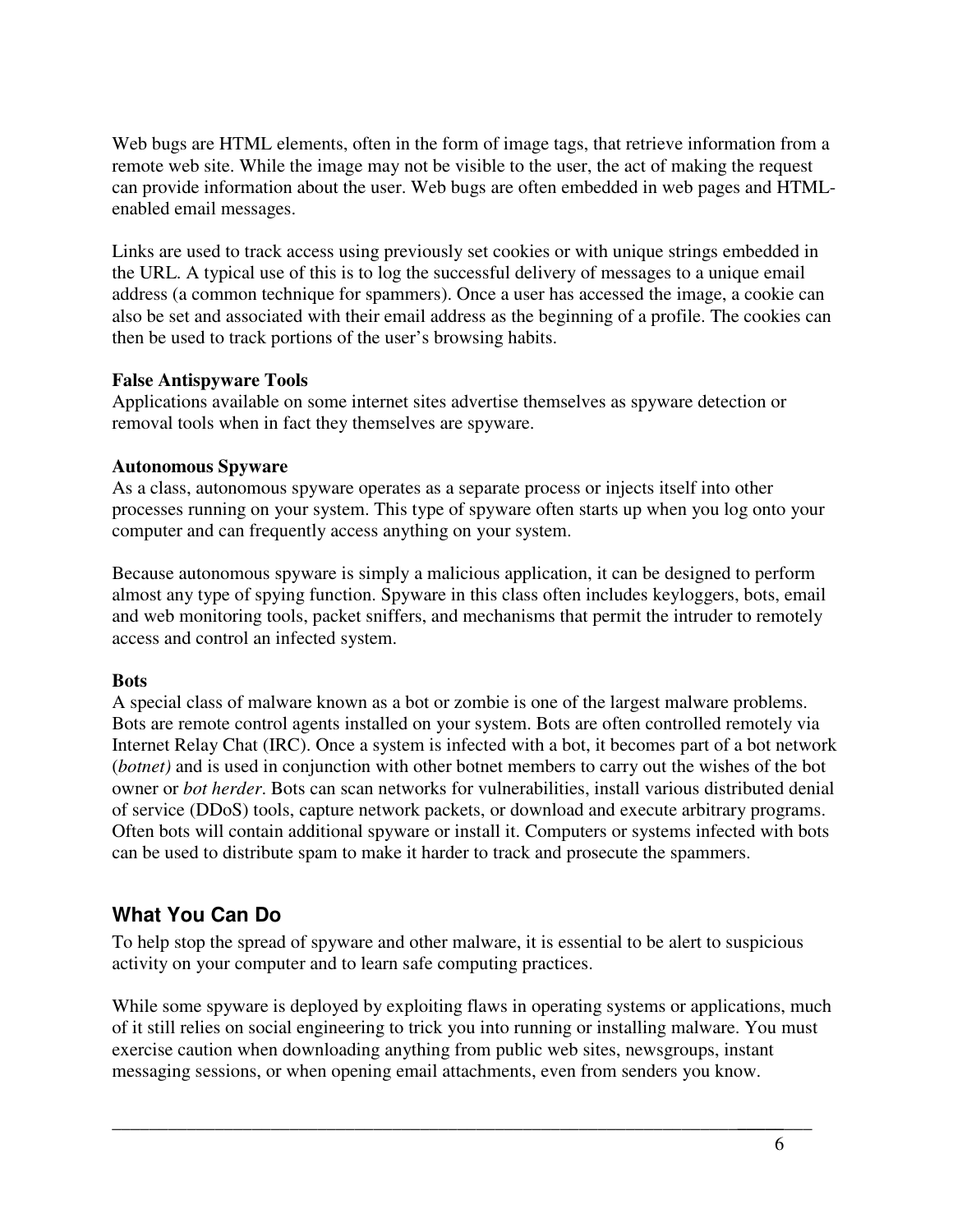common example of this is when malware infects a system and then automatically emails itself Identity is often difficult to verify on the internet. Frequently, attackers and their malware impersonate associates of the target user to coax them into installing the malicious code. A to everyone in the infected person's address book. When such an email is received, the recipient is more likely to open the contents because the sender is a familiar, trusted source.

#### *Don't trust unknown or known high-risk sources*

 apply to sites you expect to be high risk based on their content. Such sites include those with and those with content focused on illegal or questionable topics such as software cracking or When visiting unfamiliar web sites, you should exercise caution. This guideline should also many popups, constant or required requests to install browser components and other applications, hacking.

 types of applications to be installed on your system. If you are prompted about allowing an If you must visit sites of these types, never allow ActiveX controls, browser plug-ins, or other installation or about agreeing to terms of some kind, it is a good idea to press ALT-F4 or take other action to close the popup or browser window. Taking any other action, including answering NO to the installation request, could result in malware being installed on your computer.

#### *Read the fine print*

 misleading, you are ultimately responsible for your own actions. If you see agreements that seem too lengthy or hard to understand, consider this a warning sign that you may want to reconsider If you decide to install an application obtained on the internet, be sure to read all license or privacy agreements related to the software and the organization the code comes from, and be sure you completely understand the details. Many times, information about monitoring functionality or the vendor's right to install additional software is included in these documents. It may be located near the end of the data or buried in long paragraphs to make it harder to detect. Although the practice of documenting things in ways that make it hard to locate can be installing the application.

## *Pay attention when installing applications*

Software installation packages sometimes take advantage of a user's tendency to not pay attention to the details and simply accept the default "checked" options. If the default options are blindly accepted and prompts are ignored, clicking next, next, next may actually be agreeing to the installation of spyware, adware, or other applications that are not desired. Reading instructions and paying attention to what is being agreed to is important to staying safe.

#### *Keep your operating system and software up to date*

 and internet activity like browsers, media players, email clients, and news readers. These are *very*  common targets of attack and second only to social engineering as a means of spreading malware. Keeping systems and applications current with security–related patches is critical. This includes patching the operating system and all installed applications, especially those related to network

## *If You Are Running Windows XP, Install Service Pack 2*

Windows XP Service Pack 2 includes several features that will help avoid spyware. It includes pop-up blocking capabilities, an improved automated update process, a better host firewall, and